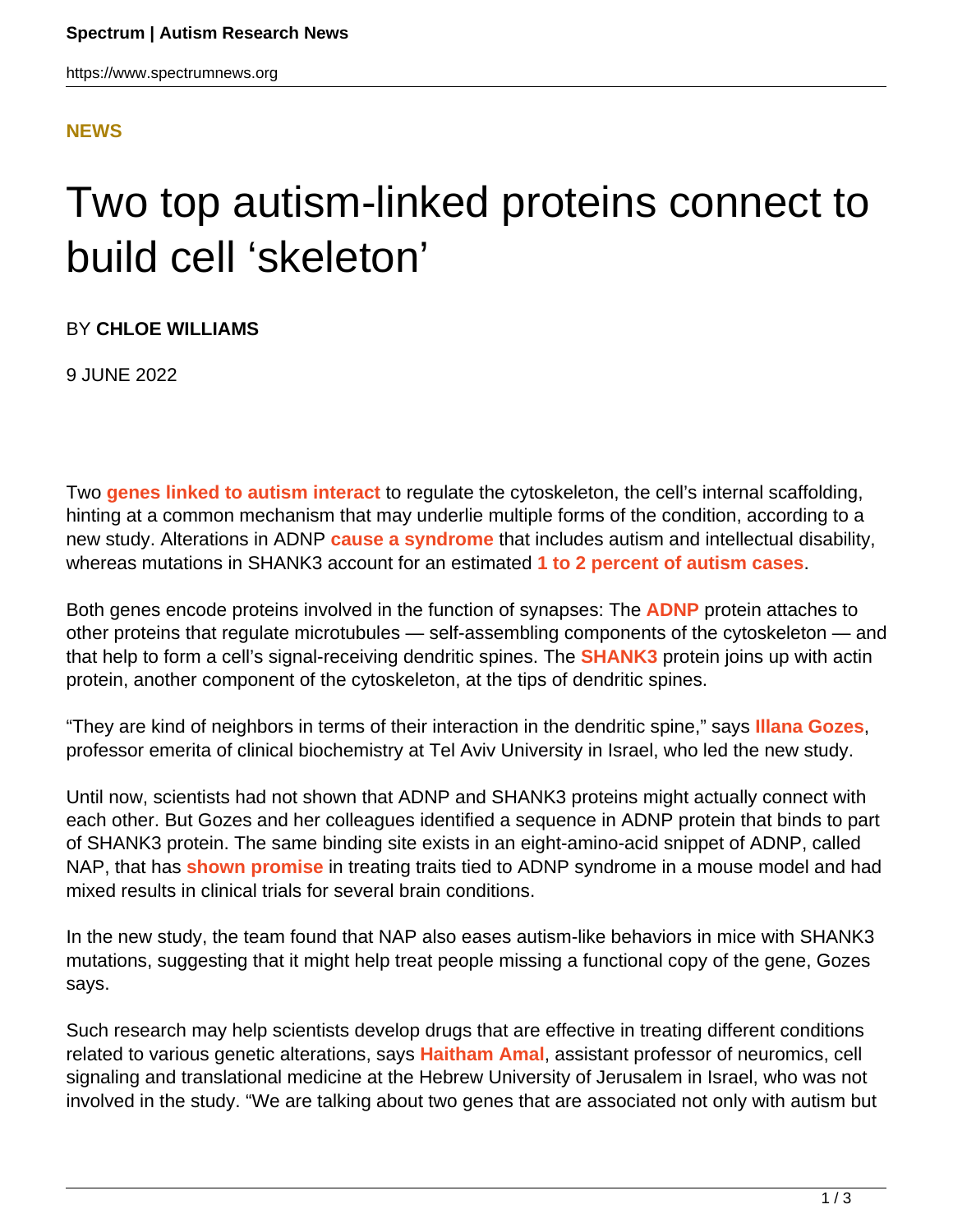also with schizophrenia and Alzheimer's."

Gozes and her colleagues assessed the molecular effects of three different mutations found in cells from people with ADNP syndrome by using plasmids, or DNA loops. They introduced different plasmids — loops with no copy of ADNP, a functional copy or one of the three mutations — into cells derived from a mouse neuroblastoma, a type of nerve cell cancer, causing the cells to express an extra copy of ADNP or a mutated version of it.

Two of the mutations — p.Ser404\* and p.Glu830synfs\*83 — stunted growth of the cells' microtubules and slowed their assembly, fluorescence imaging revealed. Cells that expressed these two mutations also showed less binding between microtubules and **[tau](https://www.spectrumnews.org/news/alzheimers-protein-turns-up-as-potential-target-for-autism-treatments/)**, a protein involved in Alzheimer's disease and ADNP syndrome.

To the researchers' surprise, one of the mutations — p.Lys408Valsf\*31 — did not affect microtubules or tau. But the mutated protein's sequence contained a new binding site, called SH3, that is found in many other proteins and mediates their interactions, including those that regulate the cytoskeleton. Hampering SH3's function in cells with the mutated gene resulted in molecular effects similar to those seen in cells with the two other ADNP mutations, suggesting that the site plays an important role in ADNP's function.

The findings were published in May in Molecular Psychiatry.

Part of the SHANK3 protein also binds to SH3 sites — a fact that may explain how it attaches to ADNP and NAP, both of which contain SH3-binding sites, Gozes and her team found using bioinformatic tools. SHANK3 and ADNP proteins also have actin-binding sites, the analysis showed. A simulation of SHANK3 and ADNP binding through the SH3 site suggested that when SHANK3 is mutated, its actin-binding site's location shifts.

Actin bound more readily with both SHANK3 and ADNP in protein extracts from the brains of mice with a SHANK3 mutation, compared with extracts from controls. Treatment with NAP normalized these levels, the researchers found.

NAP treatment also increased the amount of time mice with a SHANK3 mutation spent in the center of a cage, an indicator of dampened anxiety. The mice also groomed less and preferred to spend time with another mouse over an object, signifying improvements in traits considered to be analogs of the repetitive behaviors and social difficulties seen in people with autism.

The idea that ADNP and SHANK3 might be linked is intriguing, and identifying a common pathway underlying autism "would really be a big leap forward," says **[Frank Kooy](https://www.uantwerpen.be/en/staff/frank-kooy/)**, professor of cognitive genetics at the University of Antwerp in Belgium. Kooy supplied cells from people with ADNP syndrome for the study and has collaborated previously with Gozes but was not involved in the new research.